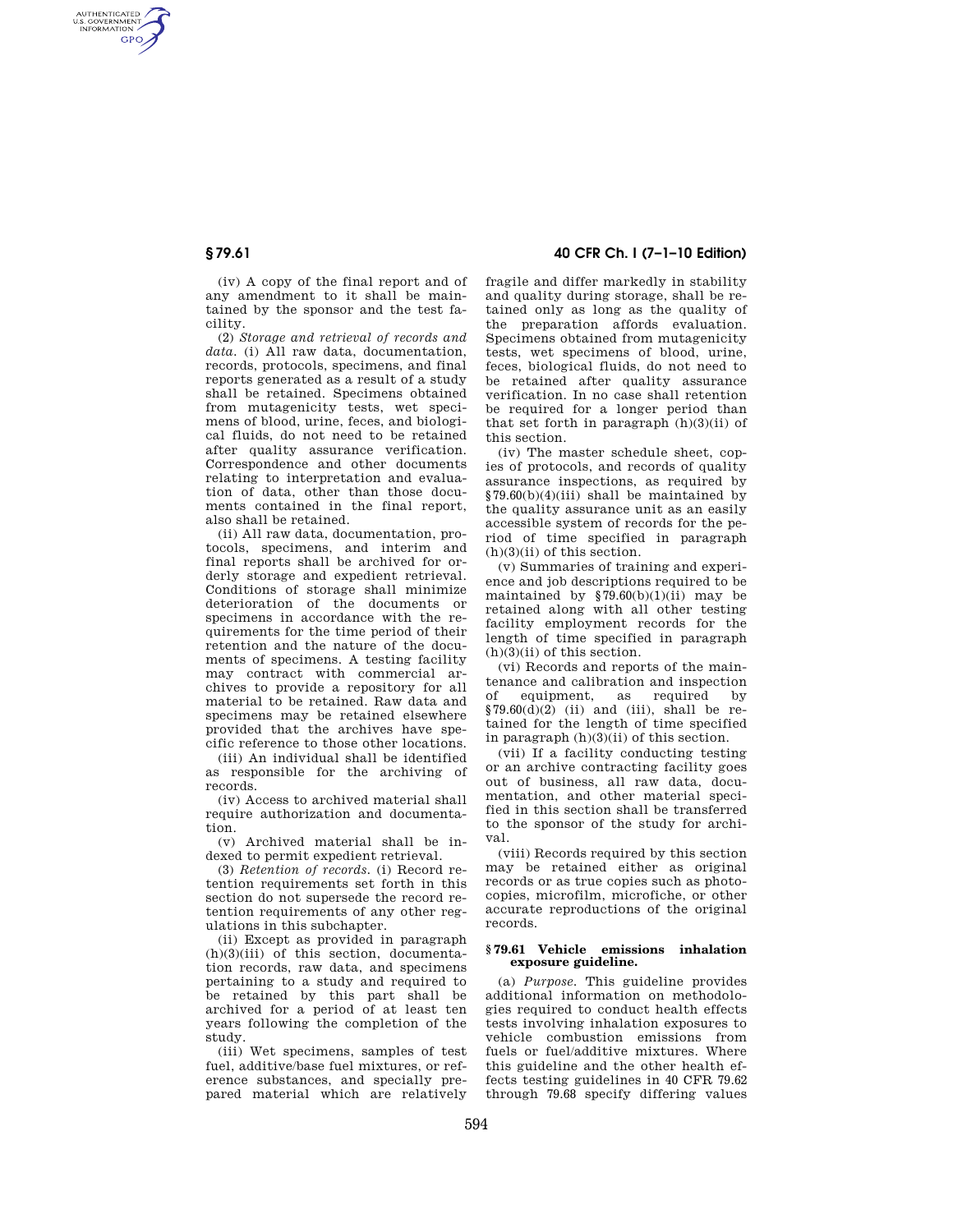for the same test parameter, the specifications in the individual health test guideline shall prevail for that health effect endpoint.

(b) *Definitions.* For the purposes of this section the following definitions apply.

*Acute inhalation study* means a shortterm toxicity test characterized by a single exposure by inhalation over a short period of time (at least 4 hours and less than 24 hours), followed by at least 14 days of observation.

*Aerodynamic diameter* means the diameter of a sphere of unit density that has the same settling velocity as the particle of the test substance. It is used to compare particles of different sizes, densities and shapes, and to predict where in the respiratory tract such particles may be deposited. It applies to the size of aerosol particles.

*Chronic inhalation study* means a prolonged and repeated exposure by inhalation for the life span of the test animal; technically, two years in the rat.

*Concentration* means an exposure level. Exposure is expressed as weight or volume of test aerosol/substance per volume of air, usually mg/m3 or as parts per million (ppm) over a given time period. Micrograms per cubic meter  $(\mu g/m^3)$  or parts per billion may be appropriate, as well.

*Cumulative toxicity* means the adverse effects of repeated exposures occurring as a result of prolonged action or increased concentration of the administered test substance or its metabolites in the susceptible tissues.

*Inhalable diameter* means that aerodynamic diameter of a particle which is considered to be inhalable for the organism. It is used to refer to particles which are capable of being inhaled and may be deposited anywhere within the respiratory tract from the trachea to the alveoli.

*Mass median aerodynamic diameter (MMAD)* means the calculated aerodynamic diameter, which divides the particles of an aerosol in half based on the mass of the particles. Fifty percent of the particles in mass will be larger than the median diameter, and fifty percent will be smaller than the median diameter. MMAD describes the particle distribution of any aerosol based on the weight and size of the par-

ticles. MMAD and the geometric standard deviation describe the particle-size distribution.

*Material safety data sheet (MSDS)*  means documentation or information on the physical, chemical, and hazardous characteristics of a given chemical, usually provided by the product's manufacturer.<br>Reunolds number

*Reynolds number* means a dimensionless number that is proportional to the ratio of inertial forces to frictional forces acting on a fluid. It quantitatively provides a measure of whether flow is laminar or turbulent. A fluid traveling through a pipe is fully developed into a laminar flow for a Reynolds number less than 2000, and fully developed into a turbulent flow for a Reynolds number greater than 4000.

*Subacute inhalation toxicity* means the adverse effects occurring as a result of the repeated daily exposure of experimental animals to a chemical by inhalation for part (less than 10 percent) of a lifespan; generally, less than 90 days.

*Subchronic inhalation study* means a repeated exposure by inhalation for part (approximately 10 percent) of a life span of the exposed test animal.

*Toxic effect* means an adverse change in the structure or function of an experimental animal as a result of exposure to a chemical substance.

(c) *Principles and design criteria of inhalation exposure systems.* Proper conduct of inhalation toxicity studies of the emissions of fuels and additive/fuel mixtures requires that the exposure system be designed to ensure the controlled generation of the exposure atmosphere, the adequate dilution of the test emissions, delivery of the diluted exposure atmosphere to the test animals, and use of appropriate exposure chamber systems selected to meet criteria for a given exposure study.

(1) *Emissions generation.* Emissions shall be generated according to the specifications in 40 CFR 79.57.

(2) *Dilution and delivery systems.* (i) The delivery system is the means used to transport the emissions from the generation system to the exposure system. The dilution system is generally a component of the delivery system.

(ii) Dilution provides control of the emissions concentration delivered to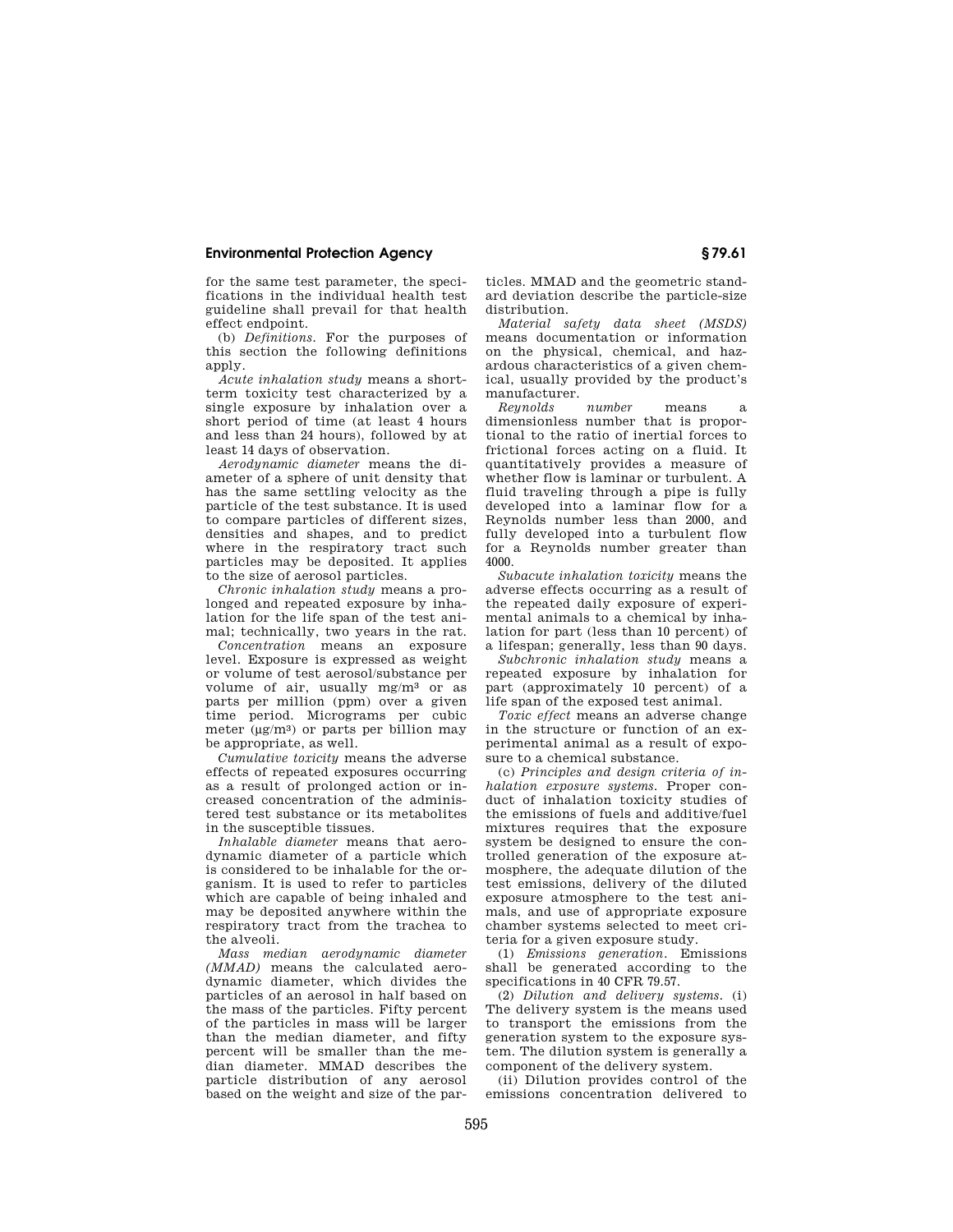the exposure system, serving the function of diluting the associated combustion gases, such as carbon monoxide, carbon dioxide, nitrogen oxides, sulfur dioxide and other noxious gases and vapors, to levels that will ensure that there are no significant or measurable responses in the test animals as a result of exposure to the combustion gases. The formation of particle species is strongly dependent on the dilution rate, as well.

(iii) The engine exhaust system shall connect to the first-stage-dilution section at 90° to the axis of the dilution section. This is then connected to a right angle elbow on the center line of the dilution section. Engine emissions are injected through the elbow so that exhaust flow is concurrent to dilution flow.

(iv) *Materials.* In designing the dilution and delivery systems, the use of plastic, e.g., PVC and similar materials, copper, brass, and aluminum pipe and tubing shall be avoided if there exists a possibility of chemical reaction occurring between emissions and tubing. Stainless steel pipe and tubing is recommended as the best choice for most emission dilution and delivery applications, although glass and teflon may be appropriate, as well.

(v) *Flow requirements.* (A) Conduit for dilute raw emissions shall be of such dimensions as to provide residence times for the emissions on the order of less than one second to several seconds before the emissions are further diluted and introduced to the test chambers. With the high flow rates in the dilute raw emissions conduit, it will be necessary to sample various portions of the dilute emissions for delivering differing concentrations to the test chambers. The unused portions of the emissions stream are normally exhausted to the atmosphere outside of the exposure facility.

(B) Dimensions of the dilute raw exhaust conduit shall be such that, at a minimum, the flow Reynolds number is 70,000 or greater (see Mokler, *et al.,* 1984 in paragraph (f)(13) of this section). This will maintain highly turbulent flow conditions so that there is more complete mixing of the exhaust emissions.

**§ 79.61 40 CFR Ch. I (7–1–10 Edition)** 

(C) *Wall losses.* The delivery system shall be designed to minimize wall losses. This can be done by sizing the tubing or pipe to maintain laminar flow of the diluted emissions to the exposure chamber. A flow Reynolds number of 1000–3000 will ensure minimal wall losses. Also, the length of and number and degree of bends in the delivery lines to the exposure chamber system shall be minimized.

(D) Whole-body exposure vs. noseonly exposure delivery systems. Flow rates through whole-body chamber systems are of the order of 100 liters per minute to 500 liters per minute. Noseonly systems are on the order of less than 50 liters per minute. To maintain laminar flow conditions, the principles described in paragraph  $(c)(2)(v)(C)$  of this section apply to both systems.

(vi) *Dilution requirements.* (A) To maintain the water vapor, and dissolved organic compounds, in the raw exhaust emissions stream, a manufacturer/tester will initially dilute one part emissions with a minimum of five parts clean, filtered air (see Hinners, *et*   $al.$ , 1979 in paragraph  $(f)(11)$  of this section). Depending on the water vapor content of a particular fuel/additive mixture's combustion emissions and the humidity of the dilution air, initial exhaust dilutions as high as 1:15 or 1:20 may be necessary to maintain the general character of the exhaust as it cools, e.g., M100. At this point, it is expected that the exhaust stream would be further diluted to more appropriate levels for rodent health effects testing.

(B) A maximum concentration (minimum dilution) of the raw exhaust going into the test animal cages is anticipated to lie in the range between 1:5 and 1:50 exhaust emissions to clean, filtered air. The minimum concentration (maximum dilution) of raw exhaust for health effects testing is anticipated to be in range between 1:100 and 1:150. Individual manufacturers will treat these ranges as approximations only and will determine the optimum range of emission concentrations to elicit effects in Tier 2 health testing for their particular fuel/fuel additive mixture.

(3) *Exposure chamber systems*—(i) *Referenced Guidelines.* (A) The U.S. Department of Health and Human Services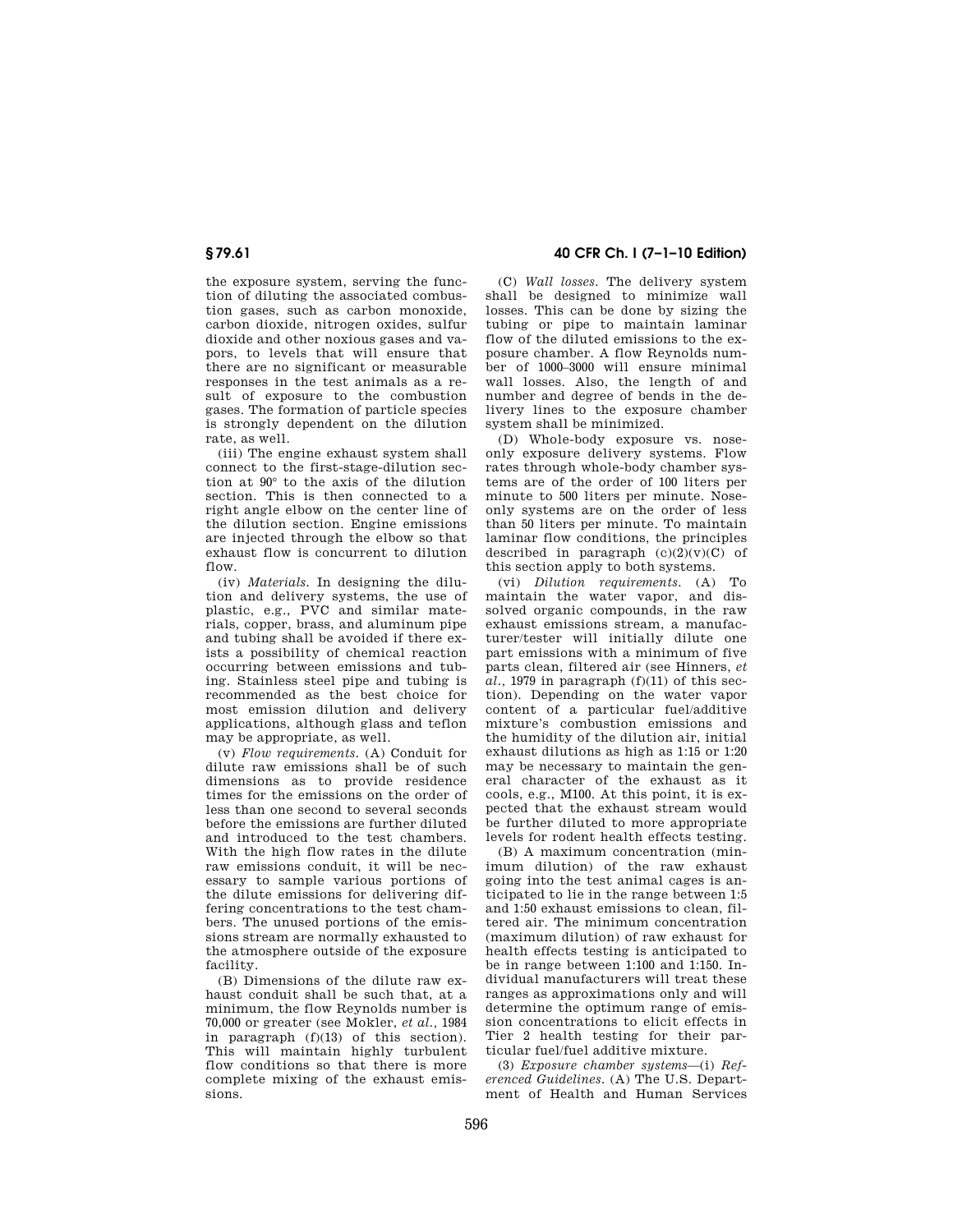''Guide for the Care and Use of Laboratory Animals'' (*Guide*), 1985 cited in paragraph  $(c)(3)(ii)(A)(4)$ , and in paragraphs  $(d)(2)(i)$ ,  $(d)(2)(ii)$ ,  $(d)(2)(iii)$ ,  $(d)(4)(ii)$ , and  $(d)(4)(iii)$  of this section. has been incorporated by reference.

(B) This incorporation by reference was approved by the Director of the Federal Register in accordance with 5 U.S.C. 552(a) and 1 CFR part 51. Copies may be purchased from the Superintendent of Documents, U.S. Government Printing Office, Washington, DC 20402. Copies may be inspected at U.S. EPA, OAR, 401 M Street SW, Washington, DC 20460 or at the National Archives and Records Administration (NARA). For information on the availability of this material at NARA, call 202–741–6030, or go to: *http:// www.archives.gov/federal*l*register/ code\_of\_federal\_regulations/*<br> *ibr locations.html.* 

*ibr*l*locations.html.*  (ii) *Exposure chambers.* There are two basic types of dynamic inhalation exposure chambers, whole-body chambers and nose-/head-only exposure chambers (see Cheng and Moss, 1989 in paragraph (f)(8) of this section).

(A) *Whole-body chambers.* (*1*) The flow rate through a chamber shall be maintained at 15 air changes per hour.

(*2*) The chambers are usually maintained at a slightly negative pressure (0.5 to 1.5 inch of water) to prevent leakage of test substance into the exposure room.

(*3*) The exposure chamber shall be designed in such a way as to provide uniform distribution of exposure concentrations in all compartments (see Cheng *et al.,* 1989 in paragraph (f)(7) of this section).

(*4*) Animals are housed in separate compartments inside the chamber, where the whole surface area of an animal is exposed to the test material. The spaces required for different animal species shall follow the *Guide.* In general, the volume of animal bodies occupy less than 5 percent of the chamber volume.

(B) *Head/nose-only exposure chambers.*  (*1*) In head/nose-only exposure chambers, only the head (oronasal) portion of the animal is exposed to the test material.

(*2*) The chamber volume and flow rates are much less than in the wholebody exposure chambers because the subjects are usually restrained in a tube holder where the animal's breathing can be easily monitored. The head/ nose-only exposure chamber is suitable for short-term exposures or when use of a small amount of test material is required.

(iii) Since whole-body exposure appears to be the least stressful mode of exposure, it is the preferred method. In<br>general head/nose only exposure general, head/nose only which is sometimes used to avoid concurrent exposure by the dermal or oral routes, *i.e.,* grooming, is not recommended because of the stress accompanying the restraining of the animals. However, there may be specific instances where it may be more appropriate than whole-body exposure. The tester shall provide justification for its selection.

(d) *Inhalation exposure procedures*—(1) *Animal selection.* (i) The rat is the preferred species for vehicle emission inhalation health effects testing. Commonly used laboratory strains shall be used. Any rodent species may be used, but the tester shall provide justification for the choice of that species.

(ii) Young adult animals, approximately ten weeks of age for the rat, shall be used. At the commencement of the study, the weight variation of animals used shall not exceed ±20 percent of the mean weight for each sex. Animals shall be randomly assigned to treatment and control groups according to their weight.

(iii) An equal number of male and female rodents shall be used at each concentration level. Situations may arise where use of a single sex may be appropriate. Females, in general, shall be nulliparous and nonpregnant.

(iv) The number of animals used at each concentration level and in the control group(s) depends on the type of study, number of biological end points used in the toxicity evaluation, the pre-determined sensitivity of detection and power of significance of the study, and the animal species. For an acute study, at least five animals of each sex shall be used in each test group. For both the subacute and subchronic studies, at least 10 rodents of each sex shall be used in each test group. For a chronic study, at least 20 male and 20 female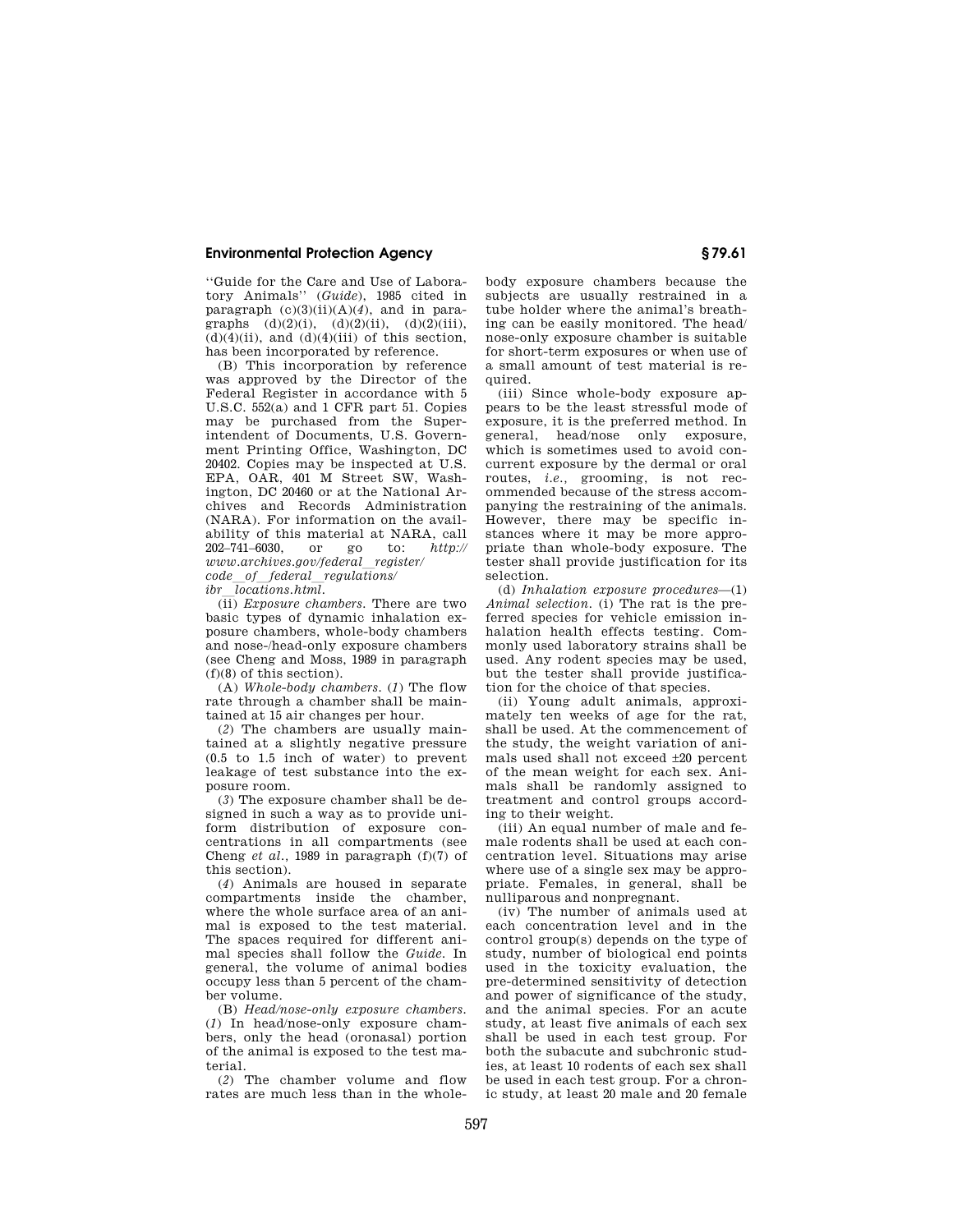rodents shall be used in each test group.

(A) If interim sacrifices are planned, the number of animals shall be increased by the number of animals scheduled to be sacrificed during the course of the study.

(B) For a chronic study, the number of animals at the termination of the study must be adequate for a meaningful and valid statistical evaluation of chronic effects.

(v) A concurrent control group is required. This group shall be exposed to clean, filtered air under conditions identical to those used for the group exposed to the test atmosphere.

(vi) The same species/strain shall be used to make comparisons between fuel-only and fuel/additive mixture studies. If another species/strain is used, the tester shall provide justification for its selection.

(2) *Animal handling and care.* (i) A key element in the conduct of inhalation exposure studies is the proper handling and care of the test animal population. Therefore, the exposure conditions must conform strictly with the conditions for housing and animal care and use set forth in the *Guide*.

(ii) In whole-body exposure chambers, animals shall be housed in individual caging. The minimum cage size per animal will be in accordance with instructions set forth in the *Guide.* 

(iii) Chambers shall be cleaned and maintained in accordance with recommendations and schedules set forth in the *Guide*.

(A) Observations shall be made daily with appropriate actions taken to minimize loss of animals to the study (e.g., necropsy or refrigeration of animals found dead and isolation or sacrifice of weak or moribund animals). Exposure systems using head/nose-only exposure chambers require no special daily chamber maintenance. Chambers shall be inspected to ensure that they are clean, and that there are no obstructions in the chamber which would restrict air flow to the animals. Wholebody exposure chambers will be inspected on a minimum of twice daily, once before exposures and once after exposures

(B) Signs of toxicity shall be recorded as they are observed, including the time of onset, degree, and duration.

(C) Cage-side observations shall include, but are not limited to: changes in skin, fur, eye and mucous membranes, respiratory, autonomic, and central nervous systems, somatomotor activity, and behavioral patterns. Particular attention shall be directed to observation of tremors, convulsions, salivation, diarrhea, lethargy, sleep, and coma.

(iv) Food and water will be withheld from animals for head/nose-only exposure systems. For whole-body-exposure systems, water only may be provided. When the exposure generation system is not operating, food will be available *ad libitum.* During operation of the generation system, food will be withheld to avoid possible contamination by emissions.

(v) At the end of the study period, all survivors in the main study population shall be sacrificed. Moribund animals shall be removed and sacrificed when observed.

(3) *Concentration levels and selection.*  (i) In acute and subacute toxicity tests, at least three exposure concentrations and a control group shall be used and spaced appropriately to produce test groups with a range of toxic effects and mortality rates. The data shall be sufficient to produce a concentration-response curve and permit an acceptable estimation of the median lethal concentration.

(ii) In subchronic and chronic toxicity tests, testers shall use at least three different concentration levels, with a control exposure group, to determine a concentration-response relationship. Concentrations shall be spaced appropriately to produce test groups with a range of toxic effects. The concentration-response data may also be sufficient to determine a NOAEL, unless the result of a limit test precludes such findings. The criteria for selecting concentration levels has been published (40 CFR 798.2450 and 798.3260).

(A) The highest concentration shall result in toxic effects but not produce an incidence of fatalities which would prevent a meaningful evaluation of the study.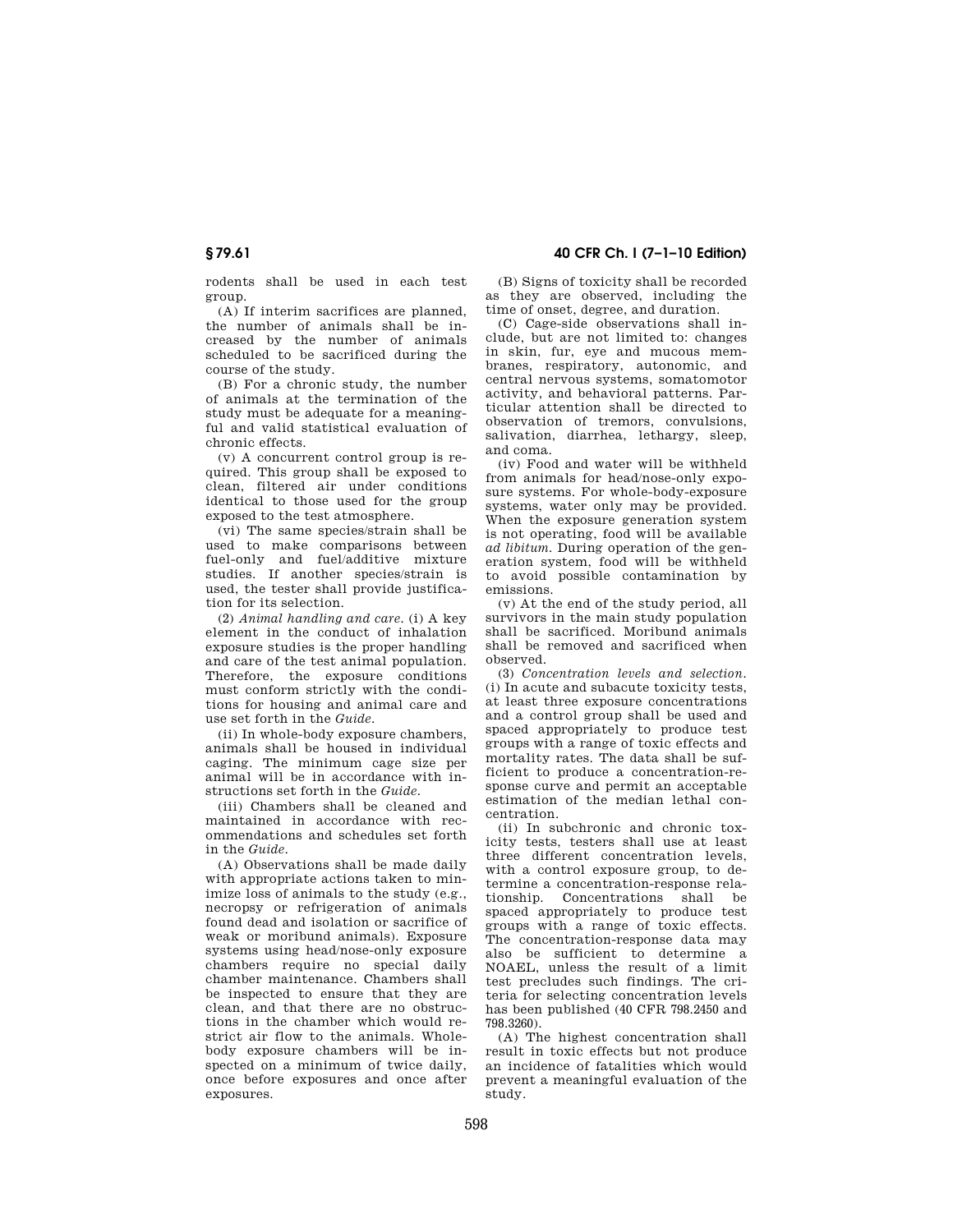(B) The lowest concentration shall not produce toxic effects which are directly attributable to the test exposure. Where there is a useful estimation of human exposure, the lowest concentration shall exceed this.

(C) The intermediate concentration level(s) shall produce minimal observable toxic effects. If more than one intermediate concentration level is used, the concentrations shall be spaced to produce a gradation of toxic effects.

(D) In the low, intermediate, and control exposure groups, the incidence of fatalities shall be low to absent, so as not to preclude a meaningful evaluation of the results.

(4) Exposure chamber environmental conditions. The following environmental conditions in the exposure chamber are critical to the maintenance of the test animals: flow; temperature; relative humidity; lighting; and noise.

(i) Filtered and conditioned air shall be used during exposure, to dilute the exhaust emissions, and during non- exposure periods to maintain environmental conditions that are free of trace gases, dusts, and microorganisms on the test animals. Twelve to fifteen air changes per hour will be provided at all times to whole-body-exposure chambers. The minimum air flow rate for head/nose-only exposure chambers will be a function of the number of animals and the average minute volume of the animals:

 $Q_{\text{minimum}}(L/\text{min})=2\times \text{number of animals}\times$ average minute volume

(see Cheng and Moss, 1989 in paragraph (f)(8) of this section).

(ii) Recommended ranges of temperature for various species are given in the *Guide.* The recommended temperature ranges will be used for establishing temperature conditions of whole-bodyexposure chambers. For rodents in whole-body-exposure chambers, the recommended temperature is 22 °C ±2 °C and for rabbits, it is 20 °C ±3 °C. Temperature ranges have not been established for head/nose-only tubes; however, recommended maximum temperature limits have been established at the Inhalation Toxicology Research Institute (see Barr, 1988 in paragraph  $(f)(1)$  of this section). Maximum temperature for rats and mice in head/ nose-only tubes is 23 °C.

(iii) *Relative humidity.* The relative humidity in the chamber air is important for heat balance and shall be maintained between 40 percent and 60 percent, but in certain instances, this may not be practicable. Testers shall follow *Guide* recommends for a 30 percent to 70 percent relative humidity range for rodents in exposure chambers.

(iv) *Lighting.* Light intensity of 30 foot candles at 3 ft. from the floor of the exposure facility is recommended (see Rao, 1986 in paragraph  $(f)(16)$  of this section).

(5) *Exposure conditions.* Unless precluded by the requirements of a particular test protocol, animal subjects shall be exposed to the test atmosphere based on a nominal 5-day-per-week regimen, subject to the following rules:

(i) Each daily exposure must be at least 6 hours plus the time necessary to build the chamber atmosphere to 90 percent of the target exposure atmosphere. Interruptions of daily exposures caused by technical difficulties, if infrequent in occurrence and limited in duration, may be made up the same day by adding equivalent exposure time after the technical problem has been corrected and the exposure atmosphere restored to the required level.

(ii) Normally, no more than two nonexposure days may occur consecutively during the test period. However, if a third consecutive non-exposure day should occur due to circumstances beyond the tester's control, it may be remedied by adding a supplementary exposure day. Federal and other holidays do not constitute such circumstances. Whenever possible, a make-up day should be taken at the first opportunity, i.e., on the next day which would otherwise have been an intentional non-exposure day. If a compensatory day must be scheduled at the end of the standard test period, then it may occur either:

(A) Immediately following the last standard exposure day, with no intervening non-exposure days; or

(B) With up to two intervening nonexposure days, provided that no fewer than two consecutive compensatory exposure days are completed before the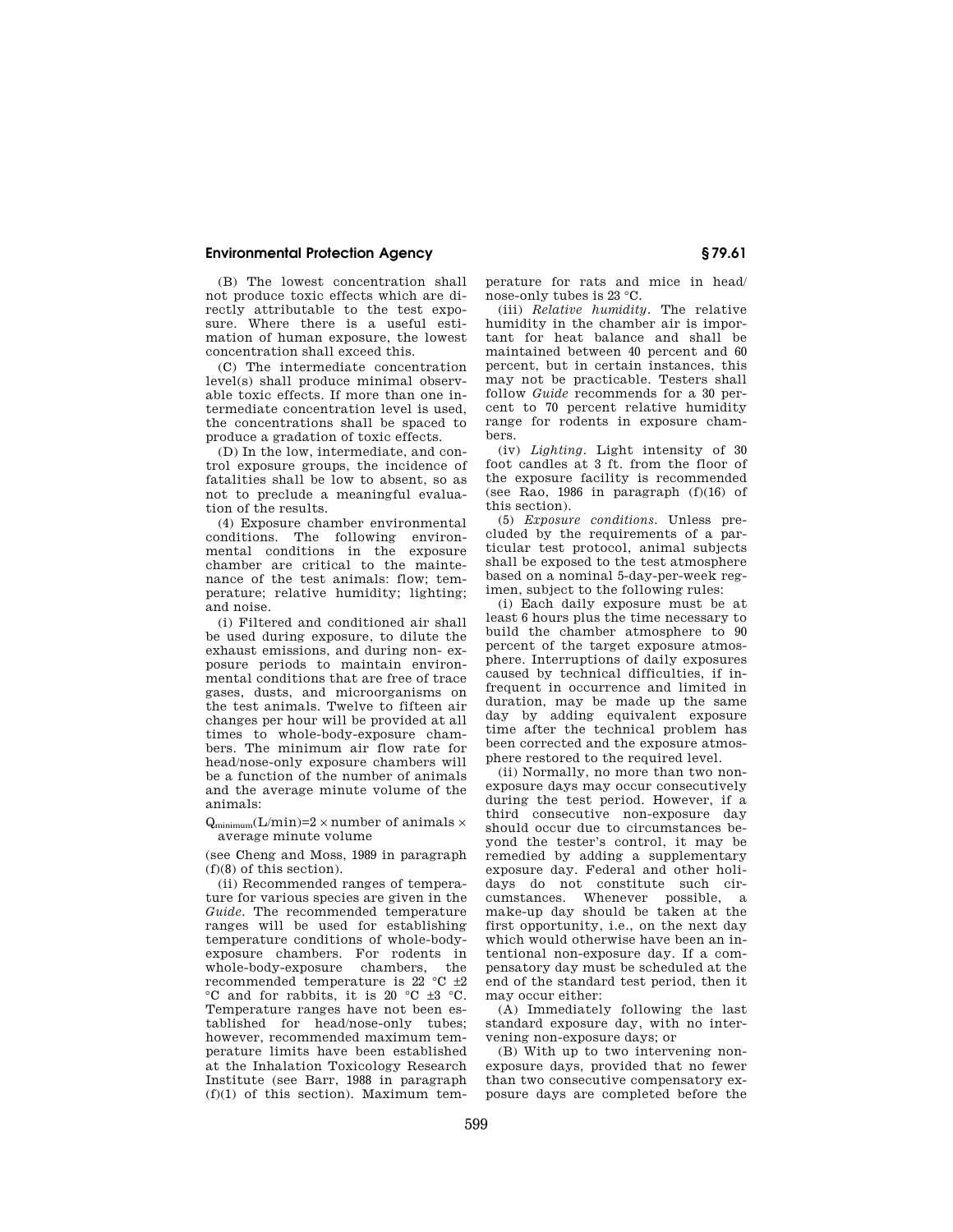test is terminated and the animals sacrificed.

(iii) Except as allowed in paragraph  $(d)(5)(ii)(B)$  of this section, in no case shall there be fewer than four exposure days per week at any time during the test period.

(iv) A nominal 90-day (13-week) subchronic test period shall include no fewer than 63 total exposure days.

(6) *Exposure atmosphere.* (i) The exposure atmosphere shall be held as constant as is practicable and must be monitored continuously or intermittently, depending on the method of analysis, to ensure that exposure levels are at the target values or within stated limits during the exposure period. Sampling methodology will be determined based on the type of generation system and the type of exposure chamber system specified for the exposure study.

(A) Integrated samples of test atmosphere aerosol shall be taken daily during the exposure period from a single representative sample port in the chamber near the breathing zone of the animals. Gas samples shall be taken daily to determine concentrations (ppm) of the major vapor components of the test atmosphere including CO,  $CO<sub>2</sub>$ , NO<sub>x</sub>, SO<sub>2</sub>, and total hydrocarbons.

(B) To ensure that animals in different locations of the chamber receive a similar exposure atmosphere, distribution of an aerosol or vapor concentration in exposure chambers can be determined without animals during the developmental phase of the study, or it can be determined with animals early in the study. For head/nose-only exposure chambers, it may not be possible to monitor the chamber distribution during the exposure, because the exposure port contains the animal.

(C) During the development of the emissions generation system, particle size analysis shall be performed to establish the stability of an aerosol concentration with respect to particle size. Over the course of the exposure, analysis shall be conducted as often as is necessary to determine the consistency of particle size distribution.

(D) *Chamber rise and fall times.* The rise time required for the exposure concentration to reach 90 percent of the stable concentration after the gener-

**§ 79.61 40 CFR Ch. I (7–1–10 Edition)** 

ator is turned on, and the fall time when the chamber concentration decreases to 10 percent of the stable concentration after the generation system is stopped shall be determined in the developmental phase of the study. Time-integrated samples collected for calculating exposure concentrations shall be taken after the rise time. The daily exposure time is exclusive of the rise or the fall time.

(ii) Instrumentation used for a given study will be determined based on the type of generation system and the type of exposure chamber system specified for the exposure study.

(A) For exhaust studies, combustion gases shall be sampled by collecting exposure air in bags and then analyzing the collected air sample to determine major components of the combustion gas using gas analyzers. Exposure chambers can also be connected to gas analyzers directly by using sampling lines and switching valves. Samples can be taken more frequently using the latter method. Aerosol instruments, such as photometers, or time-integrated gravimetric determination may be used to determine the stability of any aerosol concentration in the chamber.

(B) For evaporative emission studies, concentration of fuel vapors can usually be determined by using a gas chromatograph (GC) and/or infrared (IR) spectrometry. Grab samples for intermittent sampling can be taken from the chamber by using bubble samplers with the appropriate solvent to collect the vapors, or by collecting a small volume of air in a syringe. Intermediate or continuous monitoring of the chamber concentration is also possible by connecting the chamber with a GC or IR detector.

(7) Monitoring chamber environmental conditions may be performed by a computer system or by exposure system operating personnel.

(i) The flow-metering device used for the exposure chambers must be a continuous monitoring device, and actual flow measurements must be recorded at least every 30 minutes. Accuracy must be ±5 percent of full scale range. Measurement of air flow through the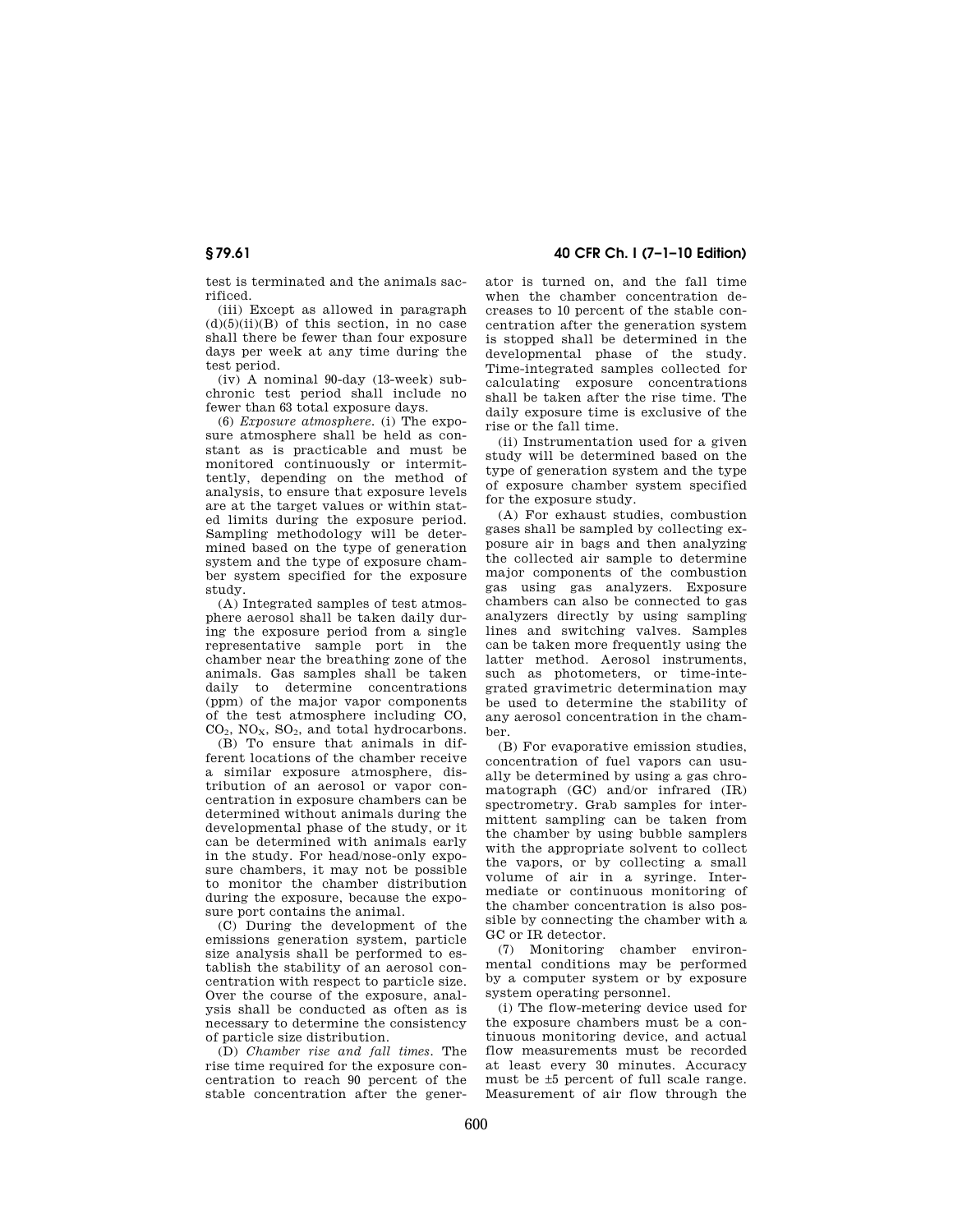exposure chamber may be accomplished using any device that has sufficient range to accurately measure the air flow for the given chamber. Types of flow metering devices include rotameters, orifice meters, venturi meorifices turbinemeters (see Benedict, 1984 in paragraph (f)(4) and Spitzer, 1984 in paragraph (f)(17) of this section).

(ii) *Pressure*. Pressure measurement<br>may be accomplished using accomplished manometers, electronic pressure transducers, magnehelics, or similar devices (see Gillum, 1982 in paragraph  $(f)(10)$  of this section). Accuracy of the pressure device must be ±5 percent of full scale range. Pressure measurements must be continuous and recorded at least every 30 minutes.

(iii) *Temperature.* The temperature of exposure chambers must be monitored continuously and recorded at least every 30 minutes. Temperature may be measured using thermometers, RTD's, thermocouples, thermistors, or other devices (see Benedict, 1984 in paragraph  $(f)(4)$  of this section). It is necessary to incorporate an alarm system into the temperature monitoring system. The exposure operators must be notified by the alarm system when the chamber temperature exceeds 26.7 °C (80 °F). The exposure must be discontinued and emergency procedures enacted to immediately reduce temperatures or remove test animals from high temperature environment when chamber temperatures exceed 29 °C. Accuracy of the temperature monitoring device will be ±1 °C for the temperature range of 20–30  $^{\circ}$ C.

(iv) *Relative humidity.* The relative humidity of exposure chambers must be monitored continuously and recorded at least every 30 minutes. Relative humidity may be measured using various devices (see Chaddock, 1985 in paragraph (f)(6) of this section).

(v) Lighting shall be measured quarterly, or once at the beginning, middle, and end of the study for shorter studies.

(vi) Noise level in the exposure chamber(s) shall be measured quarterly, or once at the beginning, middle, and end of the study for shorter studies.

(vii) Oxygen content is critical, especially in nose-only chamber systems, and shall be greater than or equal to 19 percent in the test cages. An oxygen sensor shall be located at a single position in the test chamber and a lower alarm limit of 18 percent shall be used to activate an alarm system.

(8) *Safety procedures and requirements.*  In the case of potentially explosive test substance concentrations, care shall be taken to avoid generating explosive atmospheres.

(i) It is mandatory that the upper explosive limit (UEL) and lower explosive limit (LEL) for the fuel and/or fuel additive(s) that are being tested be determined. These limits can be found in the material safety data sheets (MSDS) for each substance and in various reference texts. The air concentration of the fuel or additive-base fuel mixture in the generation system, dilution/delivery system, and the exposure chamber system shall be calculated to ensure that explosive limits are not present.

(ii) Storage, handling, and use of fuels or fuel/additive mixtures shall follow guidelines given in 29 CFR 1910.106.

(iii) Monitoring for carbon monoxide (CO) levels is mandatory for combustion systems. CO shall be continuously monitored in the immediate area of the engine/vehicle system and in the exposure chamber(s).

(iv) Air samples shall be taken quarterly in the immediate area of the vapor generation system and the exposure chamber system, or once at the beginning, middle, and end of the study for shorter studies. These samples shall be analyzed by methods described in paragraph  $(d)(6)(ii)(B)$  of this section.

(v) With the presence of fuels and/or fuel additives, all electrical and electronic equipment must be grounded. Also, the dilution/delivery system and chamber exposure system must be grounded. Guidelines for grounding are given in 29 CFR 1910.304.

(9) *Quality control and quality assurance procedures*—(i) *Standard operating procedures (SOPs).* SOPs for exposure operations, sampling instruments, animal handling, and analytical methods shall be written during the developmental phase of the study.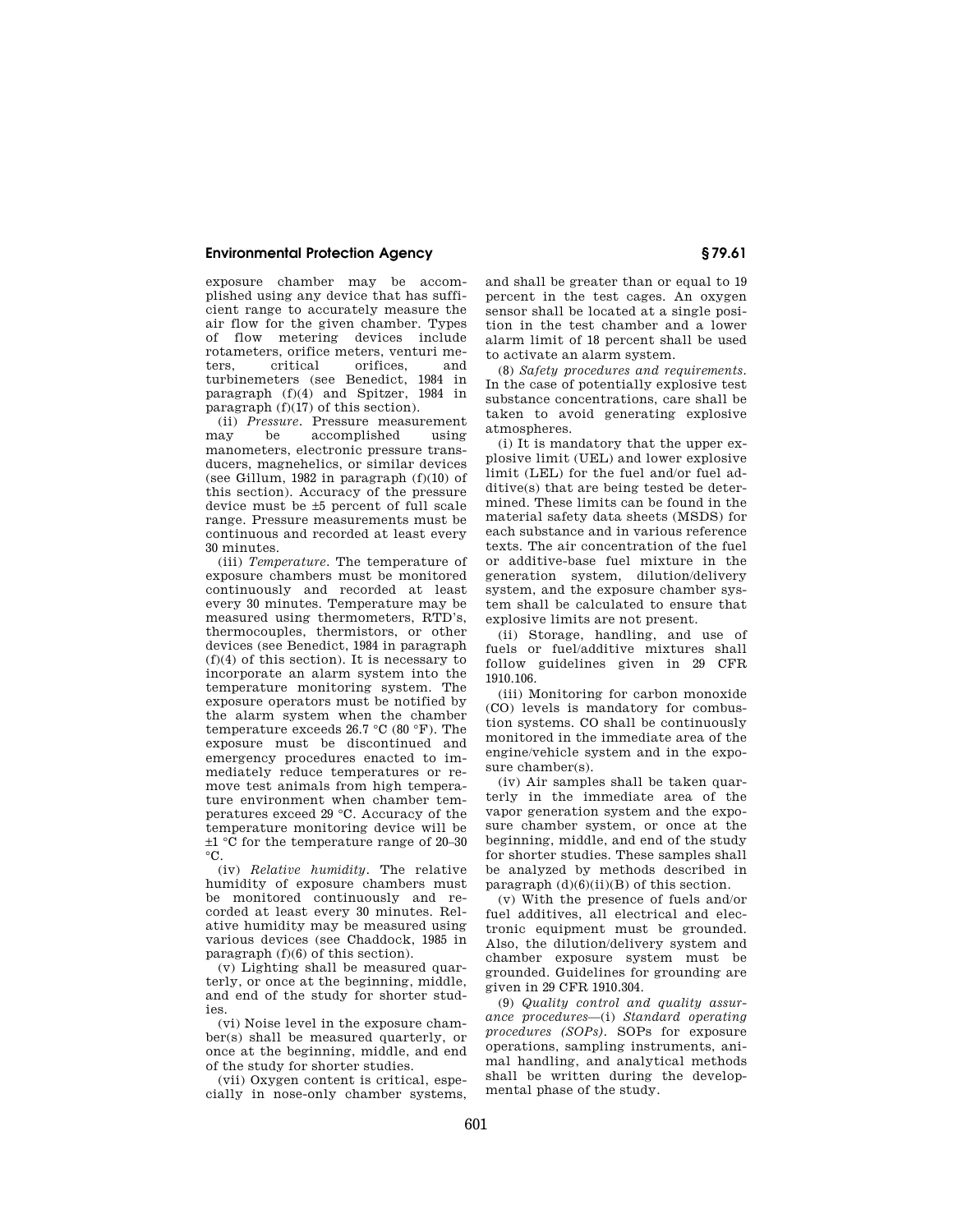(ii) Technicians/operators shall be trained in exposure operation, maintenance, and documentation, as appropriate, and their training shall be documented.

(iii) Flow meters, sampling instruments, and balances used in the inhalation experiments shall be calibrated with standards during the developmental phase to determine their sensitivity, detection limits, and linearity. During the exposure period, instruments shall be checked for calibration and documented to ensure that each instrument still functions properly.

(iv) The mean exposure concentration shall be within 10 percent of the target concentration on 90 percent or more of exposure days. The coefficient of variation shall be within 25 percent of target on 90 percent or more of exposure days. For example, a manufacturer might determine a mean exposure concentration of its product's ex-<br>posure emissions by identifying posure emissions ''marker'' compound(s) typical of the emissions of the fuel or fuel/additive mixture under study as a surrogate for the total of individual compounds in those exposure emissions. The manufacturer would note any concentration changes in the level of the ''marker'' compound(s) in the sample's daily emissions for biological testing.

(v) The spatial variation of the chamber concentration shall be 10 percent, or less. If a higher spatial variation is observed during the developmental phase, then air mixing in the chamber shall be increased. In any case, animals shall be rotated among the various cages in the exposure chamber(s) to insure each animal's uniform exposure during the study.

(e) *Data and reporting.* Data shall be summarized in tabular form, showing for each group the number of animals at the start of the test, the number of animals showing lesions, the types of lesions, and the percentage of animals displaying each type of lesion.

(1) *Treatment of results.* All observed results, quantitative and incidental, shall be evaluated by an appropriate statistical method. Any generally accepted statistical method may be used; the statistical methods shall be selected during the design of the study.

# **§ 79.61 40 CFR Ch. I (7–1–10 Edition)**

(2) *Evaluation of results.* The findings of an inhalation toxicity study should be evaluated in conjunction with the findings of preceding studies and considered in terms of the observed toxic effects and the necropsy and histopathological findings. The evaluation will include the relationship between the concentration of the test atmosphere and the duration of exposure, and the severity of abnormalities, gross lesions, identified target organs, body weight changes, effects on mortality and any other general or specific toxic effects.

(3) *Test conditions.* (i) The exposure apparatus shall be described, including:

(A) The vehicle/engine design and type, the dynamometer, the cooling system, if any, the computer control system, and the dilution system for exhaust emission generation;

(B) The evaporative emissions generator model, type, or design and its dilution system; and

(C) Other test conditions, such as the source and quality of mixing air, fuel or fuel/additive mixture used, treatment of exhaust air, design of exposure chamber and the method of housing animals in a test chamber shall be described.

(ii) The equipment for measuring temperature, humidity, particulate aerosol concentrations and size distribution, gas analyzers, fuel vapor concentrations, chamber distribution, and rise and fall time shall be described.

(iii) *Daily exposure results.* The daily record shall document the date, the start and stop times of the exposure, number of samples taken during the day, daily concentrations determined, calibration of instruments, and problems encountered during the exposure. The daily exposure data shall be signed by the exposure operator and reviewed and signed by the exposure supervisor responsible for the study.

(4) Exposure data shall be tabulated and presented with mean values and a measure of variability (*e.g.,* standard deviation), and shall include:

(i) Airflow rates through the inhalation equipment;

(ii) Temperature and humidity of air; (iii) Chamber concentrations in the chamber breathing zone;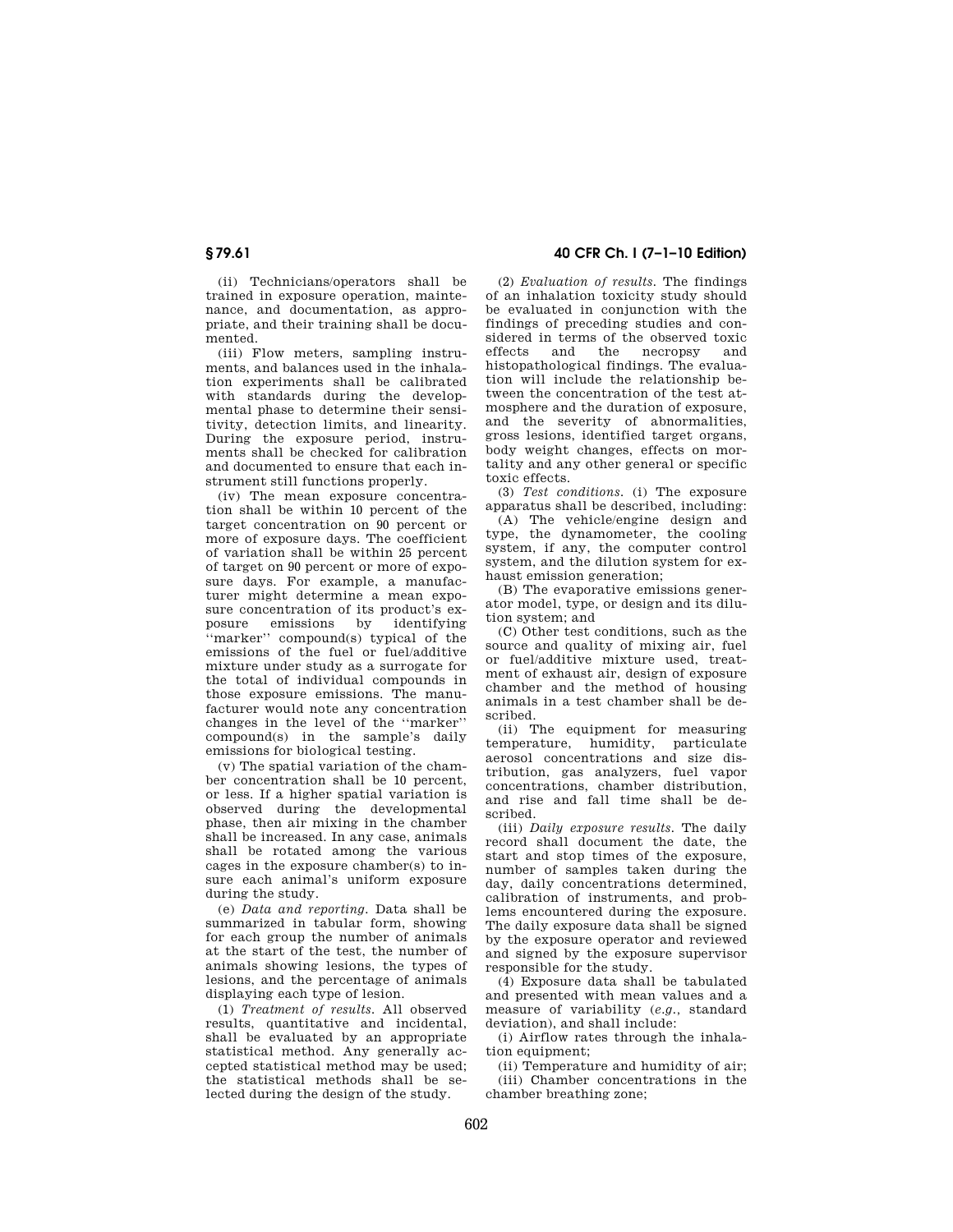(iv) Concentration of combustion exhaust gases in the chamber breathing zone;

(v) Particle size distribution (e.g., mass median aerodynamic diameter and geometric standard deviation from the mean);

(vi) Rise and fall time;

(vii) Chamber concentrations during the non-exposure period; and

(viii) Distribution of test substance in the chamber.

(5) *Animal data.* Tabulation of toxic response data by species, strain, sex and exposure level for:

(i) Number of animals exposed;

(ii) Number of animals showing signs of toxicity; and

(iii) Number of animals dying.

(f) *References.* For additional background information on this exposure guideline, the following references should be consulted.

(1) Barr, E.B. (1988) Operational Limits for Temperature and Percent Oxygen During HM Nose-Only Exposures— Emergency Procedures [interoffice memorandum]. Albuquerque, NM: Lovelace Inhalation Toxicology Research Institute; May 13.

(2) Barr, E.B.; Cheng, Y.S.; Mauderly, J.L. (1990) Determination of Oxygen Depletion in a Nose-Only Exposure Chamber. Presented at: 1990 American Association for Aerosol Research; June; Philadelphia, PA: American Association for Aerosol Research; abstract no. P2e1.

(3) Barrow, C.S. (1989) Generation and Characterization of Gases and Vapors. In: McClellan, R.O., Henderson, R.F. ed. Concepts in Inhalation Toxicology. New York, NY: Hemisphere Publishing Corp., 63–84.

(4) Benedict, R.P. (1984) Fundamentals of Temperature, Pressure, and Flow Measurements. 3rd ed. New York, NY: John Wiley and Sons.

(5) Cannon, W.C.; Blanton, E.F.; McDonald, K.E. The Flow-Past Chamber. (1983) An Improved Nose-Only Exposure System for Rodents. Am. Ind. Hyg. Assoc. J. 44: 923–928.

(6) Chaddock, J.B. ed. (1985) Moisture and humidity. Measurement and Control in Science and Industry: Proceedings of the 1985 International Symposium on Moisture and Humidity; April 1985; Washington, D.C. Research Triangle Park, NC: Instrument Society of America.

(7) Cheng, Y.S.; Barr, E.B.; Carpenter, R.L.; Benson, J.M.; Hobbs, C.H. (1989) Improvement of Aerosol Distribution in Whole-Body Inhalation Exposure Chambers. Inhal. Toxicol. 1: 153–166.

(8) Cheng,Y.S.; Moss, O.R. (1989) Inhalation Exposure Systems. In: McClellan, R.O.; Henderson, R.F. ed. Concepts in Inhalation Toxicology. New York, NY: Hemisphere Publishing Corp., 19– 62.

(9) Cheng, Y.S.; Yeh, H.C.; Mauderly, J.L.; Mokler, B.V. (1984) Characterization of Diesel Exhaust in a Chronic Inhalation Study. Am. Ind. Hyg. Assoc. J. 45: 547–555.

(10) Gillum, D.R. (1982) Industrial Pressure Measurement. Research Triangle Park, NC: Instrument Society of America.

(11) Hinners, R.G.; Burkart, J.K.; Malanchuk, M. (1979) Animal Exposure Facility for Diesel Exhaust Studies.

(12) Kittelson, D.B.; Dolan, D.F. (1979) Diesel exhaust aerosols. In Willeke, K. ed. Generation of Aerosols and Facilities for Exposure Experiments. Ann Arbor, MI: Ann Arbor Science Publishers Inc., 337–360.

(13) Mokler, B.V.; Archibeque, F.A.; Beethe, R.L.; Kelly, C.P.J.; Lopez, J.A.; Mauderly, J.L.; Stafford, D.L. (1984) Diesel Exhaust Exposure System for Animal Studies. Fundamental and Applied Toxicology 4: 270–277.

(14) Moore, W.; *et al.* (1978) Preliminary finding on the Deposition and Retention of Automotive Diesel Particulate in Rat Lungs. Proc. of Annual Meeting of the Air Pollution Control Assn, 3, paper 78–33.7.

(15) Raabe, O.G., Bennick, J.E., Light, M.E., Hobbs, C.H., Thomas, R.L., Tillery, M.I. (1973) An Improved Apparatus for Acute Inhalation Exposure of Rodents to Radioactive Aerosols. Toxicol & Applied Pharmaco.; 1973; 26: 264–273.

(16) Rao, G.N. (1986) Significance of Environmental Factors on the Test System. In: Hoover, B.K.; Baldwin, J.K.; Uelner, A.F.; Whitmire, C.E.; Davies, C.L.; Bristol, D.W. ed. Managing conduct and data quality of toxicology studies. Raleigh, NC: Princeton Scientific Publishing Co., Inc.: 173–185.